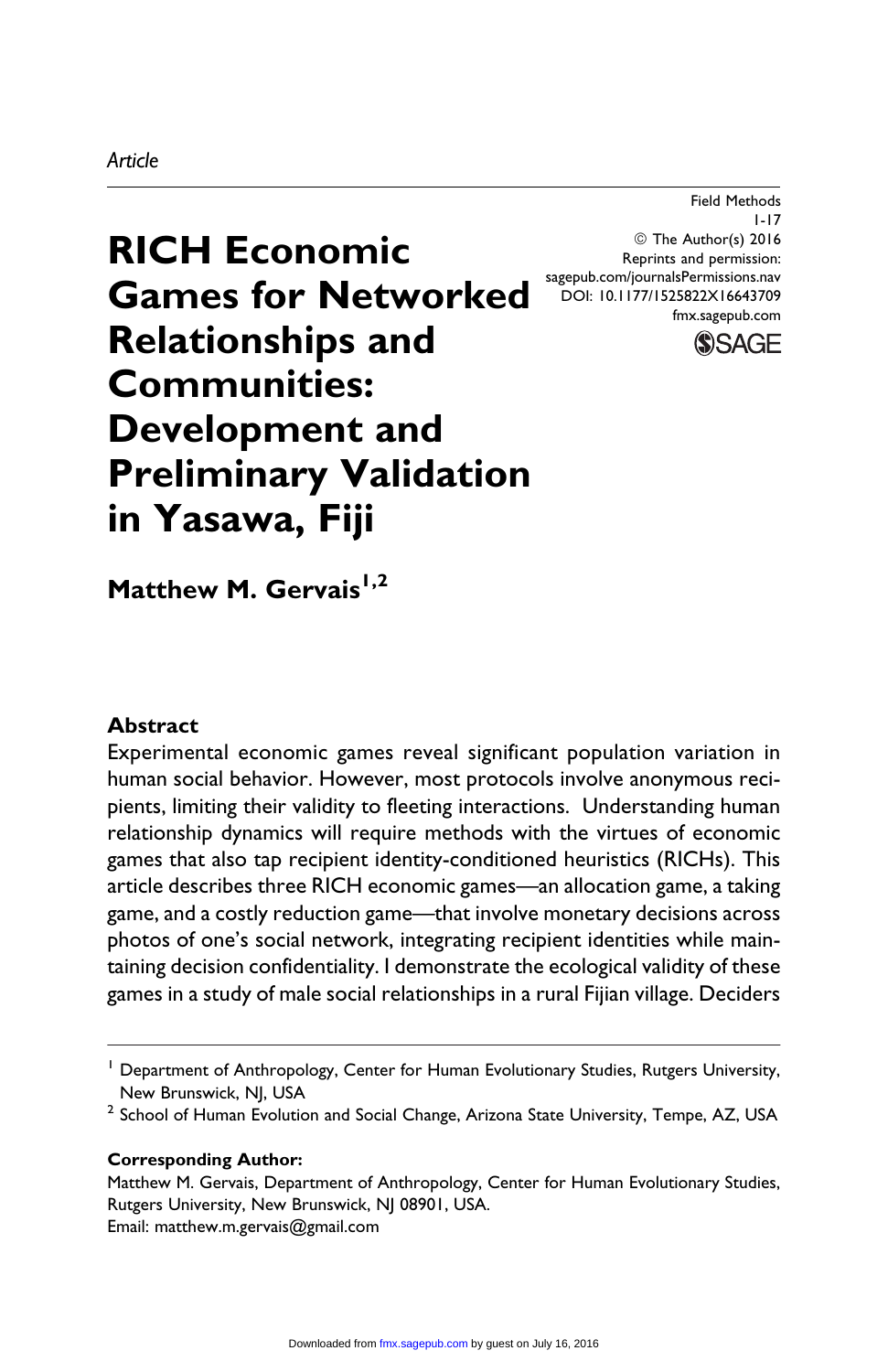readily map these games onto daily life, and target earnings vary widely; consistent with ethnography, relative need is the primary rationale for decisions across the games, while both punitive and leveling motives drive reduction behavior. Consequently, altruism and spite are both elevated relative to anonymous target games in neighboring villages.

Methodological pluralism is a hallmark of anthropology, alongside holism, multivocality, and reflexivity. Among the newest methods in the anthropologist's repertoire are experimental economic games. These methods complement interviews and observations by generating incentivized behavioral data for the comparative study of social norms and motives.

Economic game studies in anthropology have typically employed two forms of anonymity: decider anonymity, in which decisions remain confidential (though see Hill and Gurven 2004); and target anonymity, in which participants make decisions toward unidentified targets (though see Rucas et al. 2010). Decider anonymity mitigates exogenous incentives, isolating social motives for altruism, fairness, or advantage (Camerer and Fehr 2004). Target anonymity ''forc[es] players to default to local norms for dealing with people outside durable relationships'' (Henrich et al. 2010:1482). With these design features, economic games have made groundbreaking contributions to the study of one-shot altruism. Using protocols standardized across diverse populations, evolutionary anthropologists have shown that humans ubiquitously engage in altruism and costly punishment in anonymous one-shot encounters, while population variation in such behaviors is predicted by market integration, religion, demography, and ecology (Ensminger and Henrich 2014; Henrich et al. 2004; Henrich et al. 2010; Lamba and Mace 2011; Marlowe et al. 2008).

Considering human sociality more broadly, there are compelling reasons to extend economic game methods beyond anonymous interactions while preserving their utility for comparative anthropological research. Most significantly, the external validity of anonymous games—the generalizability of their results to other situations or samples—may be limited, because their ecological validity—their mapping onto naturalistic situations—may vary systematically across populations. Within the stark confines of economic games, participants must apply whatever interpretations and heuristics their own experiences provide (Hagen and Hammerstein 2006). While large societies furnish generalized norms and institutions to facilitate interactions among strangers, most human communities are patterned by diverse relational sentiments and norms conditioned on roles, statuses, and states,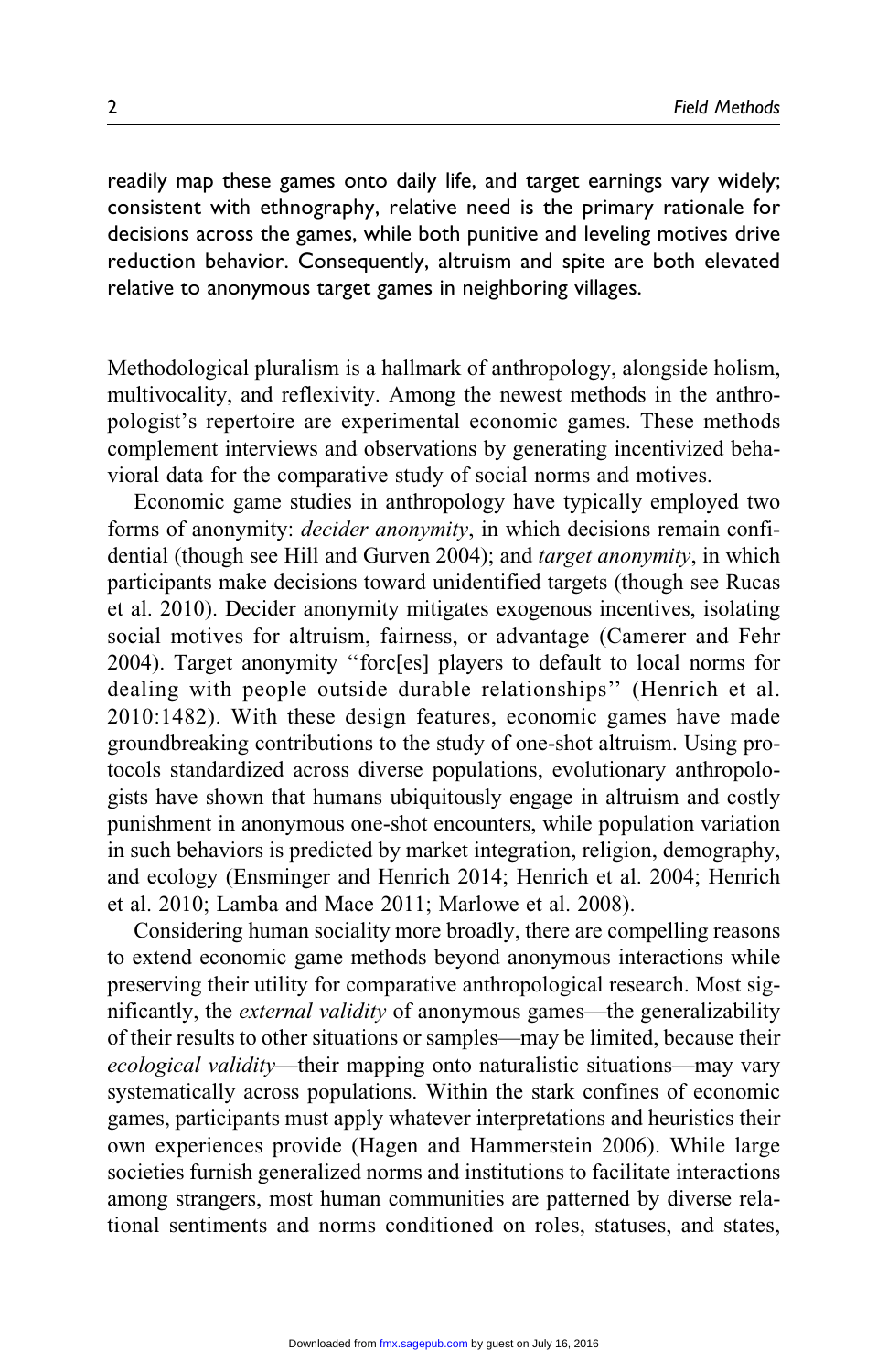including cultural kinship (Chibnik 2005; Fiske and Fiske 2007). Accordingly, the most consistent population-level predictor of behavior in anonymous target games is precisely the presence of institutions that facilitate interactions among strangers (Henrich et al. 2010).

Results from such games may well generalize to naturalistic behavior in impersonal interactions (Franzen and Pointner 2013; Nettle et al. 2011), but they often fail to generalize to richer social contexts (Gurven and Winking 2008; Wiessner 2009), especially personal relationships (Sønderskov 2011). Even in large societies, schematic identifying information about targets, such as their relative status, age, or social distance, greatly influences economic game decisions (Engel 2011). Games devoid of relational context may tap the generalized norms present in some societies, but they are ill-equipped to capture the diversity of social norms and relational motives across societies.

The present study adapts economic game methods to investigate cooperation and punishment within enduring networked relationships, advancing the anthropological project of mapping and explaining behavioral variation across societies. I describe three recipient identity-conditioned heuristic (RICH) economic games designed to tap RICHs—social decision-making processes that integrate interpersonal identities, including endogenous sentiments toward particular people, and norms pertaining to others' states, roles, and statuses. The games—an allocation game (AcG) similar to an N-recipient dictator game (DG), a taking game (TkG) similar to the ''Social Strategies Game'' (Rucas et al. 2010), and a costly reduction game (CRG) similar to an N-recipient punishment game—measure behavioral altruism, selfishness, and spite, respectively.

These games preserve decision confidentiality, utilize monetary incentives, and are replicable across studies and sites. However, they depart from standard anonymous target games in two significant ways. First, they fully integrate recipient identities by presenting decision makers with photos of known recipients. Second, they entail parallel decisions toward an array of targets in a social network, mirroring the social trade-offs in resource allocations that characterize communities. Together, recipient identification and forced tradeoffs among potential recipients capture critical moderators of decision-making within social networks, improving ecological validity and affording the study of diverse RICH norms and motives. In the metaphor of Camerer and Fehr (2004), RICH games add color and depth to the line drawings of standard games to more fully characterize human social behavior.

The data I report here are a descriptive subset of a larger study. I focus on (1) general patterns of decision-making within the three games; (2) general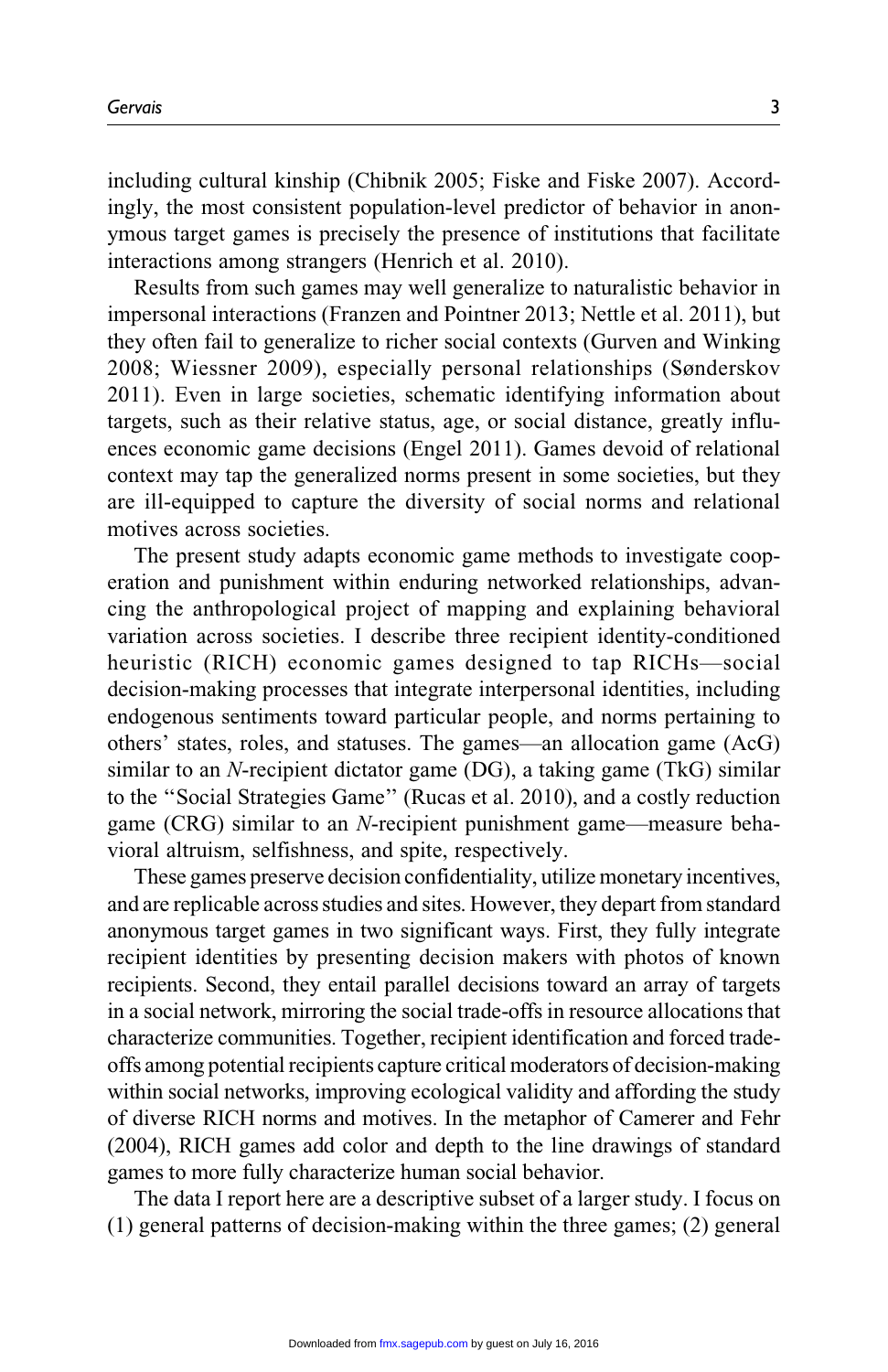patterns of target outcomes within the three games; (3) experiences of which the games remind deciders; and (4) the reasons deciders give for their game decisions. These data demonstrate the improved ecological validity of RICH games; Fijians readily map them onto their everyday experiences, and they use ethnographically salient decision heuristics to help or harm particular others. Resulting levels of both altruism and spite are higher than in anonymous target games in neighboring villages, and target earnings vary widely—underscoring the limitations of standard economic games for characterizing the RICH norms and sentiments that regulate human communities.

## Methods

#### Sample

Fifty-four indigenous Fijian males (mean age 48, range 18–88) from one village on Yasawa Island, Fiji, participated in this study as pictured targets. Fifty of these 54 were also deciders in all three games, generating reciprocal dyadic data. These 54 men included members of all clans and households present during the study period. These were the first economic games played in this village, yet other villages in the same population, on the same island, have been well characterized using anonymous target games (Henrich and Henrich 2014), allowing some measure of comparison among their results. See the Supplemental Online Materials (SOMs) for additional ethnographic background and details about sample selection and representativeness.

#### Protocol

All procedures were approved by the UCLA Office for the Protection of Research Subjects. I ran the three games in order over seven weeks, each taking about two weeks to complete—first the AcG, then the TkG, then the CRG. Participants played each game in isolation, usually in their own homes, with only me and a research assistant present. I paid participants FJ\$2.00 at the time of participation in each game (FJ\$1.00  $=$  US\$0.55), making clear that this money was separate from the game stakes and could be kept even if they elected not to participate. Each game had about one day's wage at stake ( $\sim$ FJ\$20.00), either as potential earnings by the decider or as potential reduction of one target's earnings.

After participants made game decisions, we asked them a series of questions about their decision-making and their perception of that game.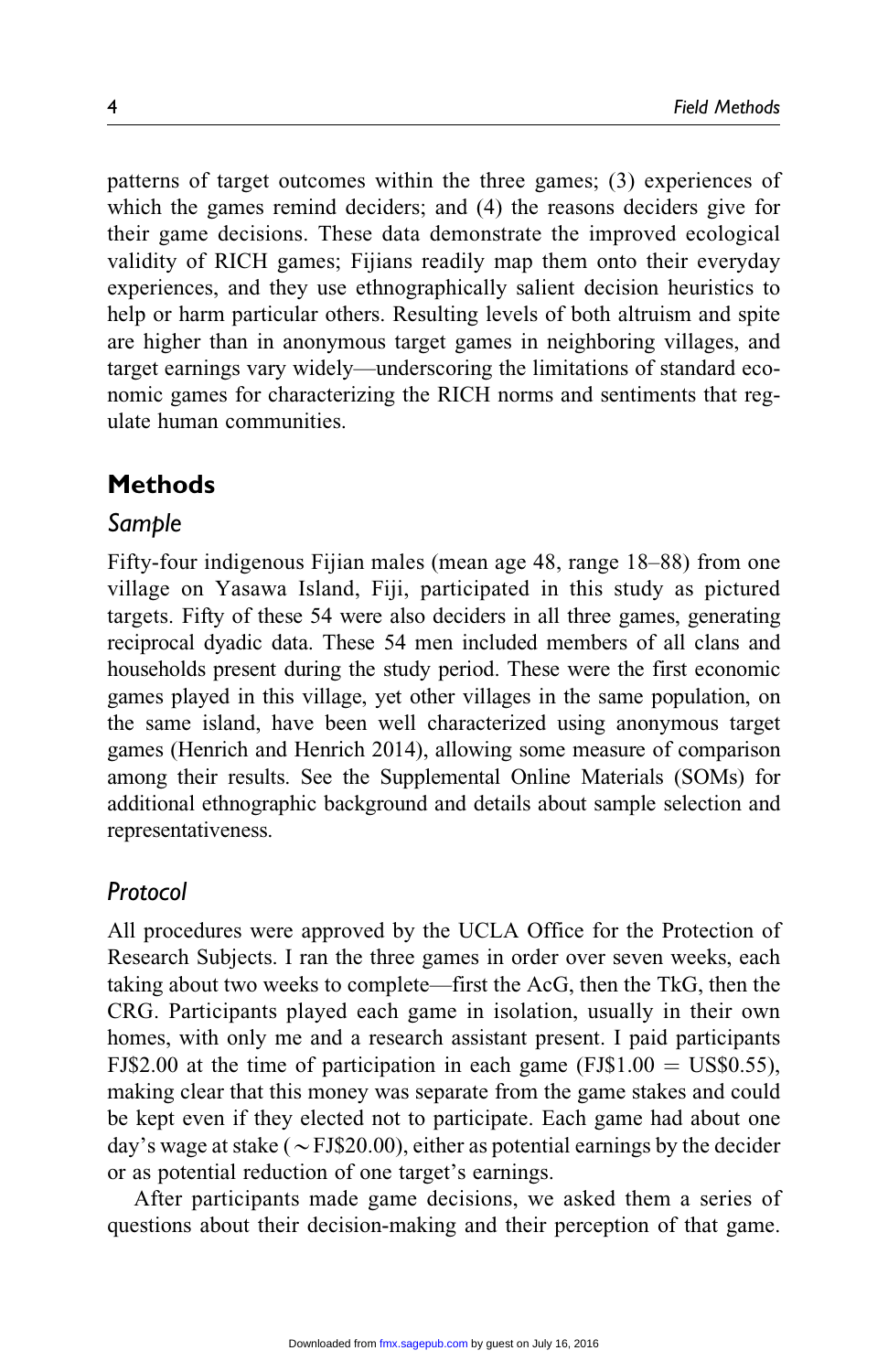Participants left each interview with only the participation payment in hand; no coins were distributed at the completion of any interview session. A participant's earnings across the three games—both as decider and as target—were paid out in private in one lump at the end of the study to obscure the decisions of others. Earning distributions were never made public, and we assured participants that their decisions and earnings were confidential. We also implored participants not to discuss the games or their decisions with others, describing this as a rule of each game. Following each game, we asked participants if they had heard about that game before playing, and none reported having heard anything. In the SOM, I discuss safeguards against ''the Three Cs'' in more detail.

In all three games, a 54-cell array composed of three 18-cell boxes displayed standardized target photos (Figure 1). The order of the photos in the array was randomized on each day, and the three boxes were shuffled for each interview. To avoid biasing decisions, we demonstrated example distributions of coins on a model grid drawn to the same scale as the box cells; these demonstrations covered the full range of possible decisions and equity outcomes without making reference to any specific target. See the SOM for additional details about the equipment and protocol.

AcG. The allocation game began with the decider's own photo randomly positioned among those of 53 other men (targets), which we pointed out. Twenty FJ\$1.00 coins sat in a separate cup. We instructed deciders that in this tavi (task), they could wasea (divide, distribute) the coins among themselves and the other pictured villagers in any way they wanted, with the money they placed on a photo really going to that person afterward. They were shown a range of possible distributions using the model grid (SOM). We then described the rules, including (1) only the men pictured could be allocated money and (2) they could not break the \$1.00 coins into smaller units.

TkG. The taking game began with eight FJ\$0.05 coins on each photo (\$0.40 per photo, \$21.20 total) and the decider's own photo in a separate cup. We instructed deciders that in this task they could taura (take) any number of coins from any of the photos, biuta (put, leave) those coins in their own cup, and maroroya (keep) that money for themselves. Any money they did not take from another's photo was the amount that person would really receive afterward. Using the model grid and their cup, we demonstrated a number of possible decisions (SOM). We then explained a rule: Coins could not be redistributed across the photos, only taken or left.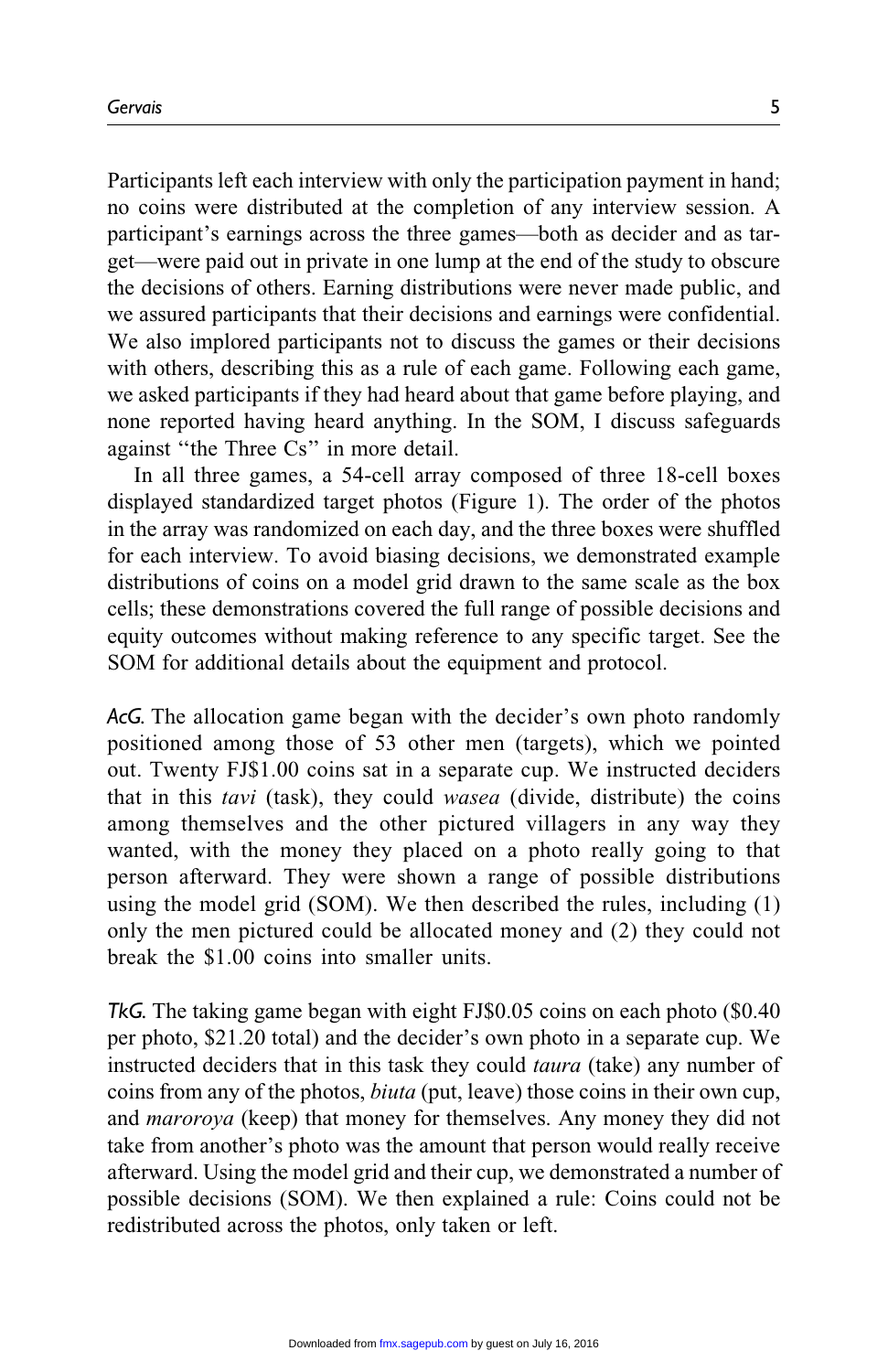

Figure 1. Schematic representations of the three RICH games. The allocation game involved distributing 20 FJ\$1.00 coins across a targets and placing them into the decider's own cup. The costly reduction game provided 10 FJ\$0.50 coins that could either be kept Figure 1. Schematic representations of the three RICH games. The allocation game involved distributing 20 FJ\$1.00 coins across a targets and placing them into the decider's own cup. The costly reduction game provided 10 FJ\$0.50 coins that could either be kept 54-photo array including the decider's own photo. The taking game allowed taking up to eight FJ\$0.05 coins from any of the 53 54-photo array including the decider's own photo. The taking game allowed taking up to eight FJ\$0.05 coins from any of the 53 by decider or be used to buy red coins with which to reduce the total earnings of any target by FJ\$-2.00. by decider or be used to buy red coins with which to reduce the total earnings of any target by  $\mathsf{FJ\${\text{-}}}$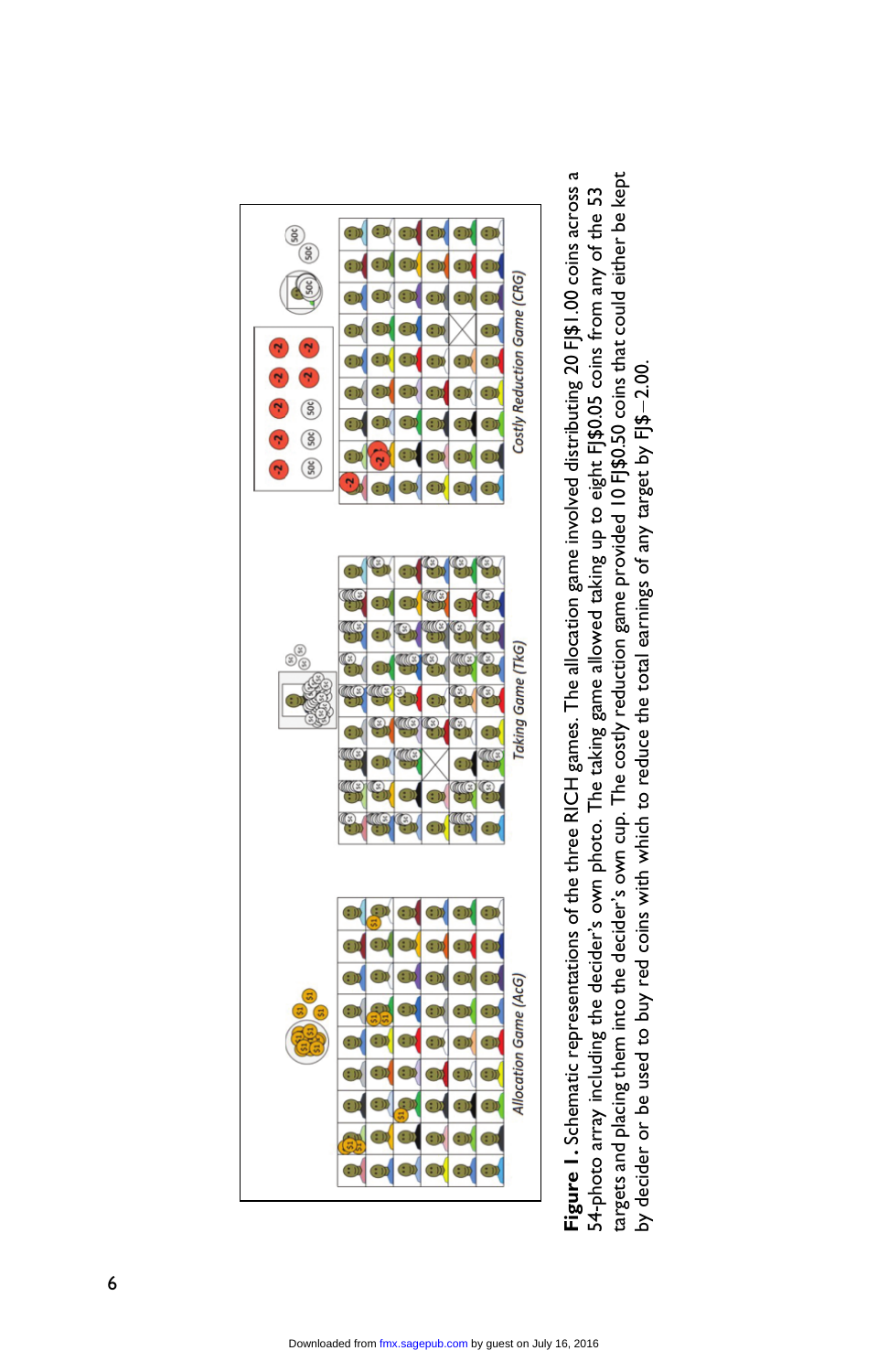CRG. The costly reduction game began with 10 FJ\$0.50 coins in a plastic cup containing the decider's own photo. A second box lid displayed 10 red tokens otherwise identical to the  $$0.50$  coins and marked with " $-2$ ." We instructed deciders that in this task, they could keep up to FJ\$5.00, or use any of that money to vakalailaitaka (shrink) or musu (break, reduce) other men's total earnings from the three tasks. Specifically, they could volia (buy) up to 10 red coins and put them on other's photos; each red coin would *sau* (cost) \$0.50 that they would not get to keep, and each red coin they put on a target would reduce that target's earnings by \$2.00. We recounted the ways money could be earned in the three tasks. We then described an extensive set of examples (SOM) and reiterated a game rule: To reduce a man's earnings with a red coin, they had to spend a \$0.50 coin that we had provided and they could no longer keep this money.

## **Results**

## Experiential Analogues of the Games for Participants

Asked if the AcG reminded (vakananuma) participants of their experiences, the Fijian way of life, or village events, 38 (74.5%) said yes, while 12 (23.5%) said no, and one equivocated. Asked the same questions about the TkG, 38 participants (76%) said yes, while 12 (24%) said no. For the CRG, 35 participants (70%) said yes, while 15 (30%) said no. The SOM gives accounting of specific examples of analogized experiences.

## **Decisions**

AcG. In the AcG ( $N = 51$  deciders), the mean amount kept was 12.5% of the FJ\$20.00 stake (\$2.49  $\pm$  \$4.18 *SD*). For the modal keep, 43\% of the men kept nothing for themselves; 76% kept 10% (\$2.00) or less (Figure S1, SOM). Only one individual kept all \$20.00 for himself. On average, deciders allocated money to 19% of possible targets (10.1  $+$  5.4), with a mean allocation to targets of \$1.73  $\pm$  \$1.09. The max allocation to one target was \$10.00.

**TkG.** In the TkG ( $N = 50$  deciders), the mean amount taken by deciders was 33% of the FJ\$21.20 available (\$7.03  $\pm$  \$7.20). For the modal take, 20% of deciders took nothing for themselves; 12% took all available coins (Figure S1). On average, deciders took from 59% of the 53 targets  $(31.42 + 20.93)$ . Among those targets taken from, the mean amount taken was 52.6% (4.21  $\pm$  2.61 coins out of eight, or FJ\$0.21).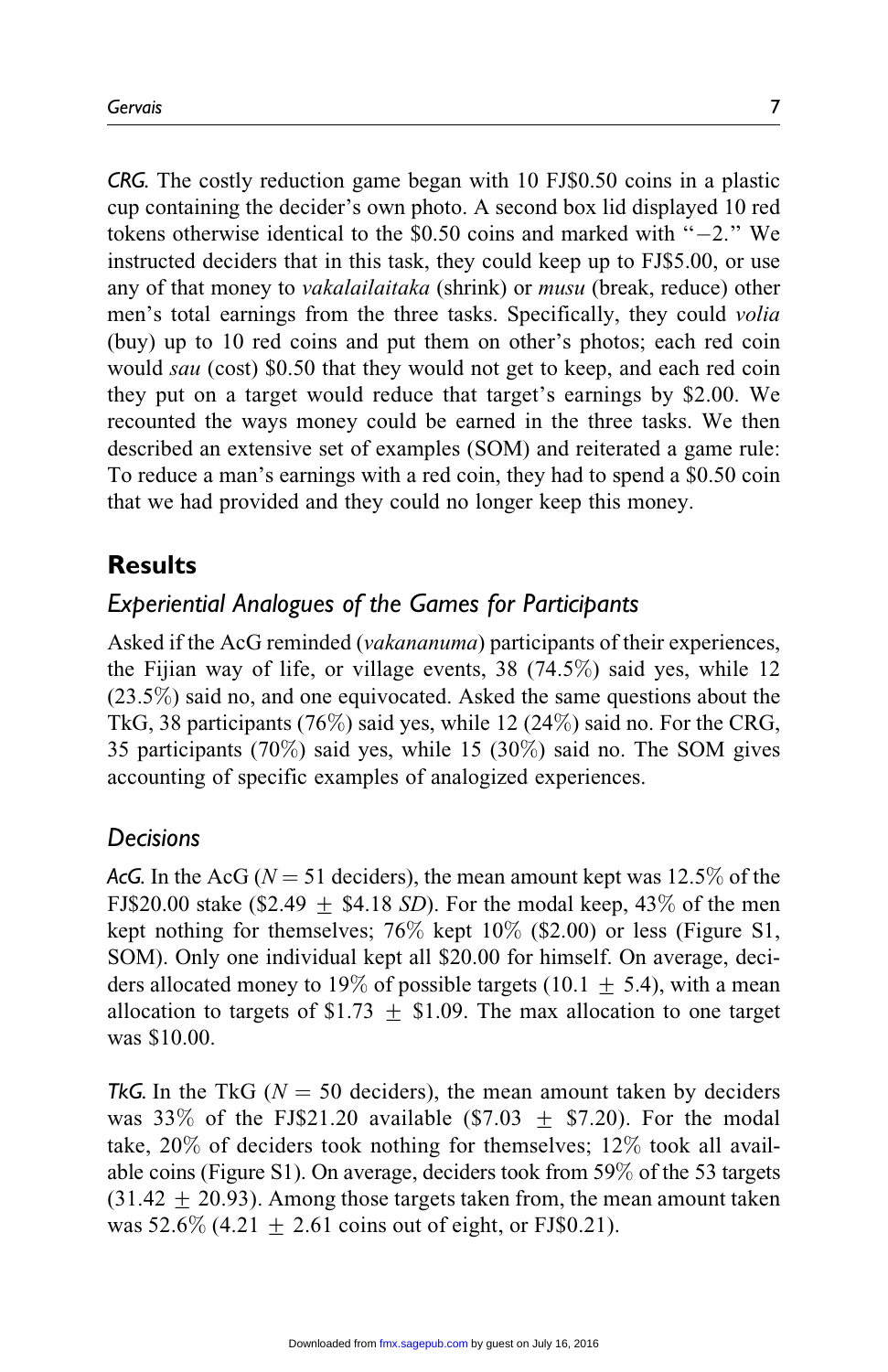**CRG.** In the CRG ( $N = 50$  deciders), the mean amount spent to reduce targets was 45\% of the FJ\$5.00 stakes (\$2.26  $\pm$  \$2.17). There were two modes:  $34\%$  of the deciders (17/50) reduced no targets, while  $32\%$  (16/50) spent all \$5.00 on reductions. The remaining 34% spent some fraction of the stakes to reduce others. In other words, 66% of the deciders spent some or all of the stakes to reduce others (Figure S1). On average, deciders reduced 7.5% of the 53 targets  $(3.96 + 3.99)$ . Among those targets reduced, the mean number of \$0.50 coins used on each was  $1.13 + 0.72$ . Of the 198 observed reductions, 184 (93%) used one coin, 9 (4.5%) used two coins, and 4 (2%) used three coins. One decider used all 10 coins on one target.

### Order Effects

There was no evidence of contagion of decider behaviors over the course of the study. Using separate Pearson's correlations for each game, there was no relationship between the order of participation and the total kept in the AcG  $(r = -.07, p > .6)$ , the total taken in the TkG  $(r = .09, p > .5)$ , or the total spent in the CRG ( $r = .16$ ,  $p > .2$ ).

### **Target Outcomes**

AcG. In the AcG ( $N = 54$  targets), 96% of the targets were allocated money by at least one decider (Figure S2). The mean amount targets received from all deciders was FJ\$16.54  $+$  \$22.71. The minimum received was \$0.00, and the maximum was \$104.00. Receipt was highly positively skewed, with a median of only \$7.00. On average, targets received allocations from 19% of the deciders  $(9.54 + 10.38)$ ; the maximum number of deciders from whom one target received allocations was 41 (80%).

TkG. In the TkG ( $N = 54$  targets), the mean amount targets had taken by all deciders was 33% (FJ\$6.51  $\pm$  \$1.06). The minimum amount taken was 19% (\$3.85), while the maximum taken was  $49\%$  (\$9.60; Figure S2). On average, targets were taken from by 59% of deciders (29.09  $\pm$  4.80). The maximum number of takers was 36 (73%), while the minimum was 16 (32%).

**CRG.** In the CRG ( $N = 54$  targets), 87% of targets were reduced by at least one decider. The mean amount targets were reduced by all deciders was FJ\$8.30  $+$  \$12.05. The minimum reduction was \$0.00, while the maximum was \$76.00 (Figure S2). The modal reduction was one token (\$2.00). On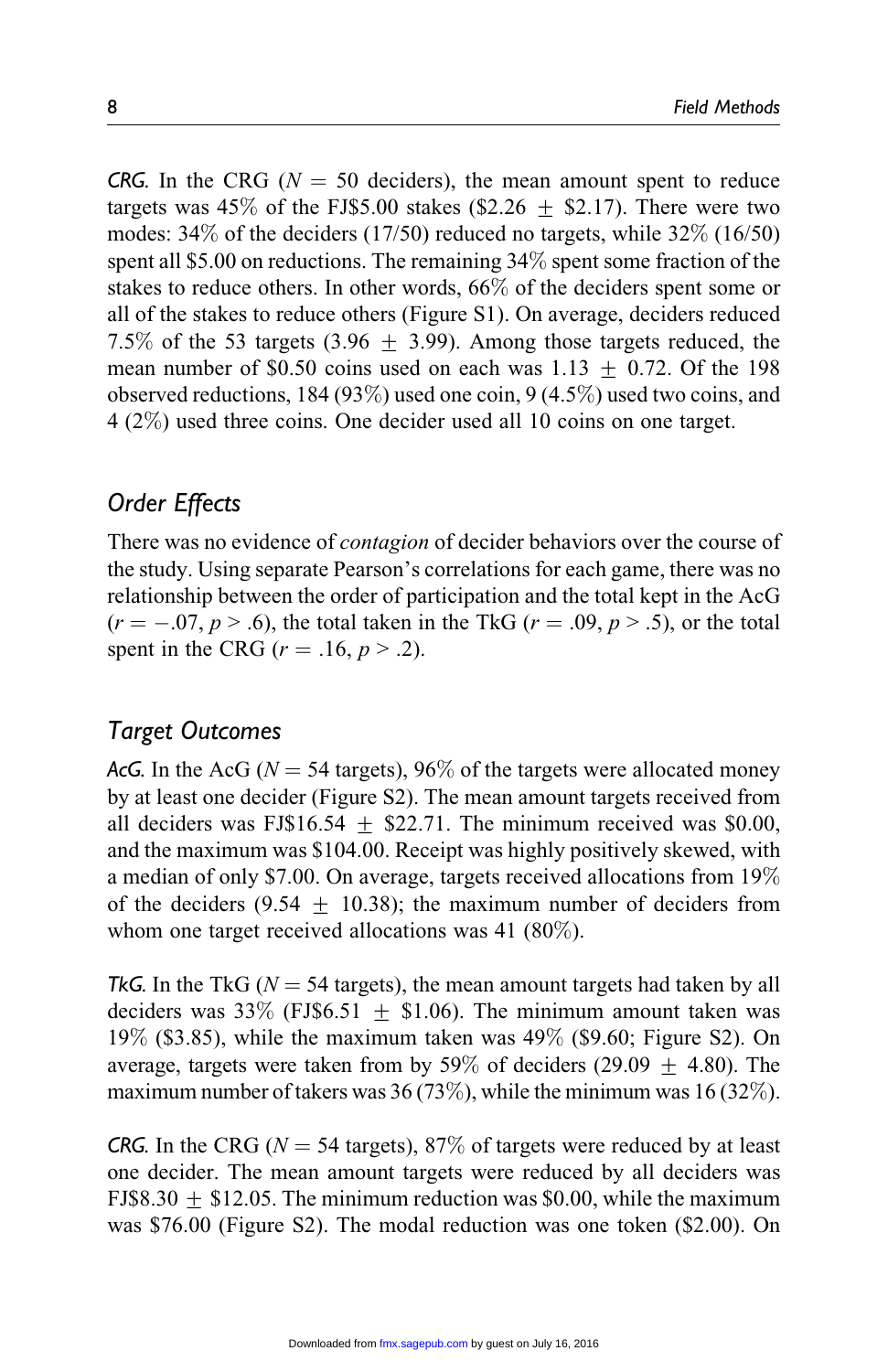average, targets were reduced by 8% of deciders (4.00  $\pm$  4.21). The maximum number of deciders that reduced one target was 22 (44.9%).

### Total Earnings

The SOM describes intergame correlations for decider earnings and target outcomes. Aggregate participant outcomes from all game sources—keeping and receiving in the AcG, taking and being left in the TkG, and keeping and being reduced in the CRG—varied widely. The mean aggregate earned was FJ\$33.13  $+$  \$30.84. The maximum earned was \$118.15, while the minimum earned was negative \$50.55. Four participants finished the games with negative aggregate earnings as a result of being reduced in the CRG more than they kept, took, received, and were left in other games. To help maintain confidentiality and good will, we paid each of these men a positive dollar amount that was less than the smallest total earned by any other participant. Each man who had paid to reduce one of these four was reimbursed in proportion to their contribution to the total of the target's reduction that was not applied. All preceding descriptives are for prereimbursement totals.

#### Decision Rationales

AcG. Target need was the overwhelming reason given for allocating coins to targets, with 92.2% of the deciders mentioning a target's weakness (malumalumu), old age, lack of income, financial troubles, many dependents, widower status, general problems, or just wanting to help them. A lack of need was likewise the overwhelming reason given for not allocating to targets, with 72.5% of the deciders mentioning a target's strength (kaukauwa), sources of income, or support from a large family. As other reasons for allocating, deciders mentioned a target's goodness of character (25.5%), the quality of their relationship  $(11.8\%)$ , positive feelings toward them  $(11.8\%)$ , or their relatedness (7.8%). Two deciders (3.9%) mentioned an abstract value: doing the right (*dodonu*) thing. As other reasons for not allocating, five deciders (9.8%) mentioned their bad relationship with a target, and one decider  $(2\%)$  mentioned their own need. Five out of the six other reasons were deciders saying they could not allocate to everyone for lack of coins.

TkG. Target need was also the predominant reason given for not taking. Fortyfour percent of deciders mentioned targets' needs (e.g., weakness, old age, lack of income) as reasons for not taking from them, while 38% mentioned targets' ample resources (e.g., strength, youth, high income) as reasons for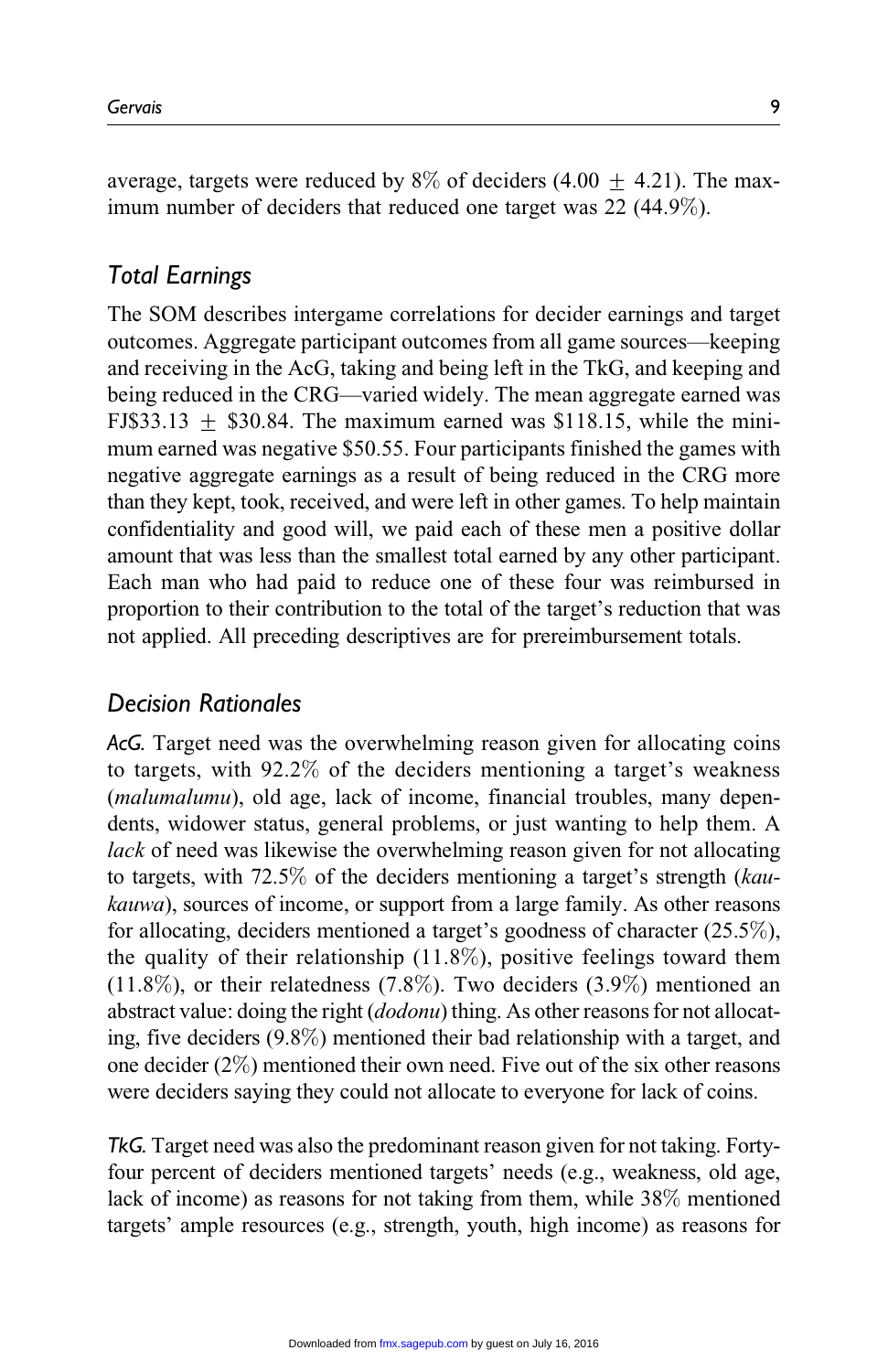taking from them. Eight deciders (16%) mentioned an abstract value or rule as a reason for not taking, with seven of these referring to preserving the equal distribution of the money at the start of the game. As other reasons for not taking, four deciders (8%) mentioned good feelings toward a target, including respect (*dokai*), and three ( $6\%$ ) mentioned their good relationship with a target, such as having been helped by them in the past. A decider's own lack of need  $(2\%)$ , the good character of a target  $(2\%)$ , and their relatedness to a target (2%) were each mentioned by one decider as reasons for not taking.

As other reasons for taking, six deciders (12%) mentioned an abstract reason, with most of these referring to taking some set amount from all so as to preserve equality across them. Other reasons for taking included a decider's own need (8%), a target's bad character (6%), their bad relationship with a target (6%), or their lack of relatedness to a target (6%). No deciders mentioned bad feelings as a reason for taking. Seven deciders (14%) gave no reasons for their decisions and simply stated it was their decision (vakatulewa).

CRG. The most common reason given for reducing a target was the target's ample resources  $(38\%)$ . However, unlike in the TkG, only 6\% of deciders mentioned a target's need as a reason for not reducing him. Other reasons for reducing in the CRG included a target's bad character (16%) and a bad relationship with a target  $(10\%)$ . One decider mentioned reducing crosscousins (a joking relationship), while three  $(6\%)$  mentioned abstract reasons, including wanting to equalize (vakatautauvatataki) earnings across participants. As reasons for not reducing targets, one decider mentioned their relatedness to a target, while 20 (40%) mentioned an abstract reason. Two of these made reference to not wanting targets to earn different amounts as a result of reduction, but most were referring to why all of their reductions were of the same size—they did not want selected targets to be reduced by different amounts. Four deciders (8%) gave no reason for their decisions other than ''my decision.'' A number of the other reasons justified not reducing by saying it would reduce the earnings of others (restating the game contingency), while one decider mentioned reducing others so that the money would "go back to where it came from" (i.e., to the author).

#### **Discussion**

#### AcG

In the AcG, essentially an N-recipient DG, deciders behaved quite altruistically; many allocated themselves nothing, and most kept only a fraction of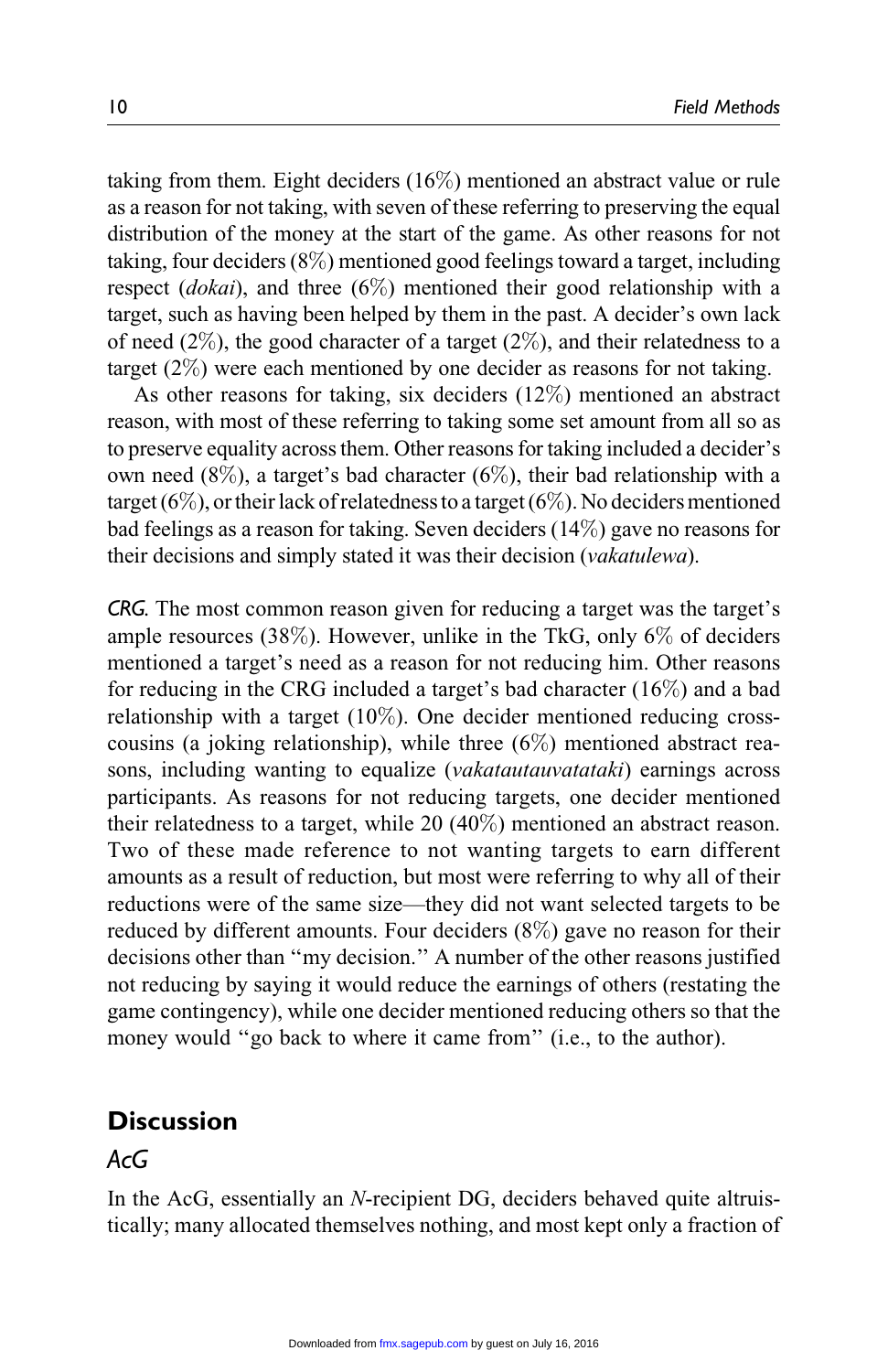the stakes. A previous DG study in neighboring villages on Yasawa Island (Henrich and Henrich 2014) used comparable stakes and found much less altruism—the mean keep was  $65\%$ , compared to  $12.5\%$  in the AcG. What explains this difference?

Like the standard DG, the AcG maintains confidential decisions. However, the AcG departs from the DG in two important ways: There is more than one recipient, and target identities are known. Previous studies suggest that having multiple recipients does increase the amount allocated to each (Engel 2011). It could be that deciders view the AcG as a multirecipient DG in which fairness is determined by the amount Ego keeps relative to each of the other recipients. In the Yasawan dyadic DG, the modal offer was half the stakes. An analogous pattern in the AcG would involve Ego keeping the same amount as allocated to N recipients. However, only 22% of deciders in the AcG kept the same as they gave to all other recipients; 51% kept less than some or all recipients, and 43% kept nothing. In contrast, only around 5% of deciders in the Yasawan DG gave more than half of the stakes.

Instead, target identities apparently drove decision-making in the AcG. Deciders were able to utilize all information associated with pictured targets, such as histories of interaction, reputation, and relational norms. Almost three-fourths (74.5%) of Yasawan deciders mapped the AcG onto their previous experiences, whereas only  $45\%$  (9/20) did so for the DG (Henrich and Henrich 2014). Specifically, many Yasawan deciders allocated money according to asymmetric need; over 90% invoked target need as a reason for allocating, and over 70% refrained from allocating to those not in need. Many deciders simultaneously mentioned old age, weakness, low income, and low access to wage labor in their explanations. This fits with previous DG studies showing that recipient need boosts generosity (Engel 2011).

Need-based helping also fits with two ethnographically salient aspects of Yasawan life. One is the Christian ideology that pervades daily life in a Fijian village and that emphasizes compassion, helping, forgiveness, and community (Brison 2007). The second is the traditional system of need-based requests (kerekere) that operates among individuals, households, and clans in a Fijian village (Sahlins 1962). Generosity is integral to Fijian village life, and failure to participate in the kerekere system results in reputation damage and likely less support from others. A number of deciders mapped the AcG onto this aspect of village life, including caring for elders and sharing a fish catch.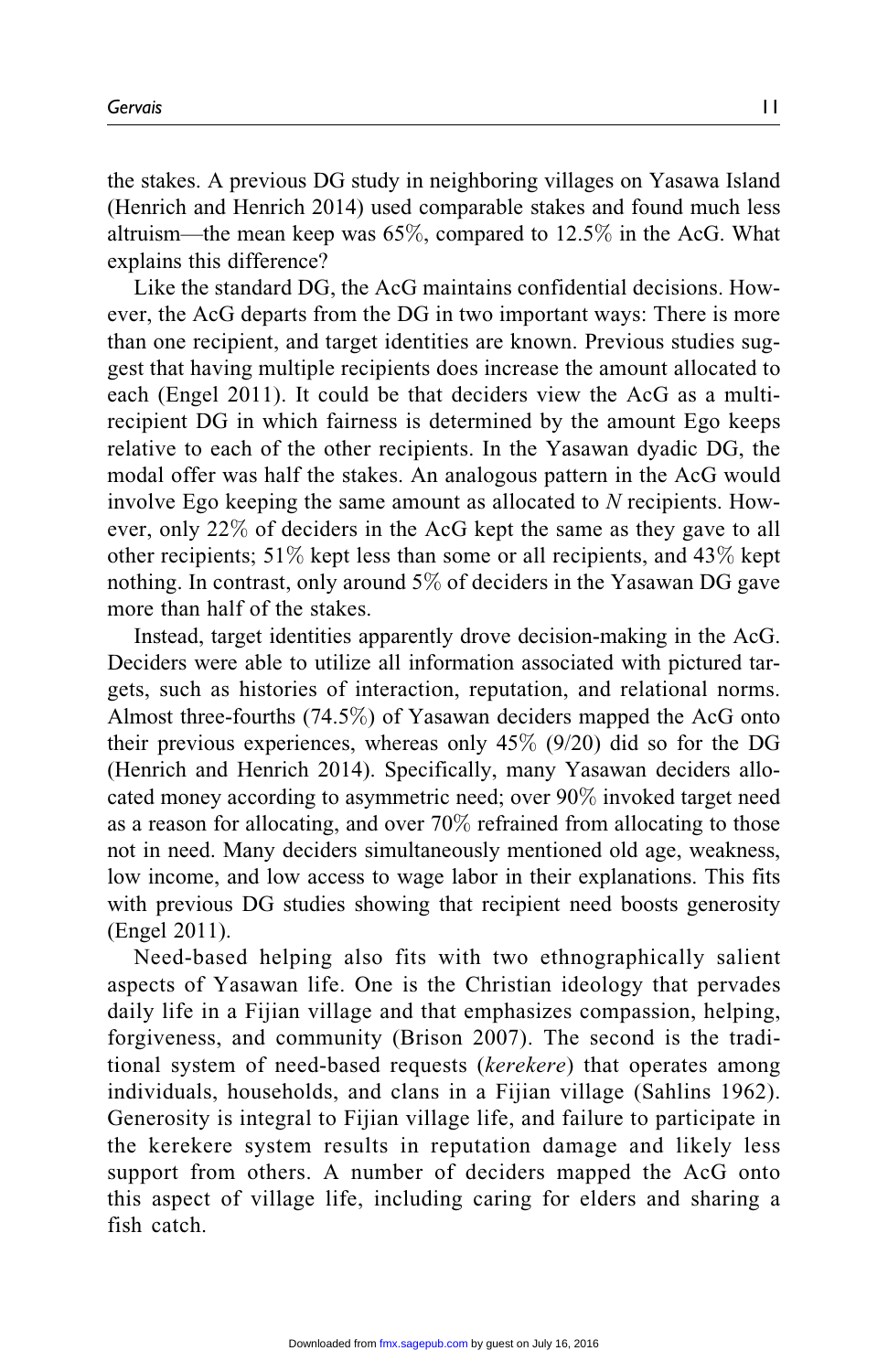### TkG

The results of the TkG were essentially the mirror image of the AcG. Among deciders, those who kept more in the AcG took more from others in the TkG (SOM). Target outcomes in the two games were highly negatively correlated: Having more taken in the TkG was associated with receiving less in the AcG. Target need was the predominant explanation for refraining from taking from targets, while a target's ample resources were used to explain why they were taken from. The consistency of these results provides a measure of the convergent validity of these methods.

Of interest, deciders in the TkG were restrained relative to comparable studies. For example, a similar design run among the Tsimane of lowland Bolivia (Rucas et al. 2010) found that Tsimane women took on average 75% of valued beads from other women. Men in Yasawa took only 33% of coins from other men. This difference is stark, hinting at large populationlevel differences in RICH game behavior. However, there are a number of explanations that the present study cannot disentangle, including culture, sex, and currency, which should be explored in future studies. Of note, 76% of Yasawan participants in this study mapped the TkG onto their everyday lives.

#### CRG

Yasawan men were surprisingly willing to spitefully reduce the earnings of other villagers in the CRG. In an ultimatum game (UG), only 29% of Yasawan participants reject an offer of FJ\$0.00, while in a third-party punishment game (TPG), only 33% of third parties spend to punish an offer of \$0.00 (Henrich and Henrich 2014). In contrast, in the CRG, 66% of deciders reduced at least one target. One decider spent the entire pot to reduce a single target, while 10 men (20%) reduced the maximum of 10 targets. This was despite the absence of any target norm violation within the game protocol.

Low rates of punishment in the anonymous target UG and TPG (Henrich and Henrich 2014) may be an artifact of uncertainty regarding whether the instigating acts—a low UG offer or a low TPG offer—do constitute norm violations. Across societies, norm violations are defined relative to the relationships of the involved parties (Edgerton 1985). In Fiji, legitimate status differences are pervasive, and unequal distributions of mundane and sacred resources are routinely conditioned on age, sex, and clan. Yet in anonymous target games, it is unclear how the proposer and receiver are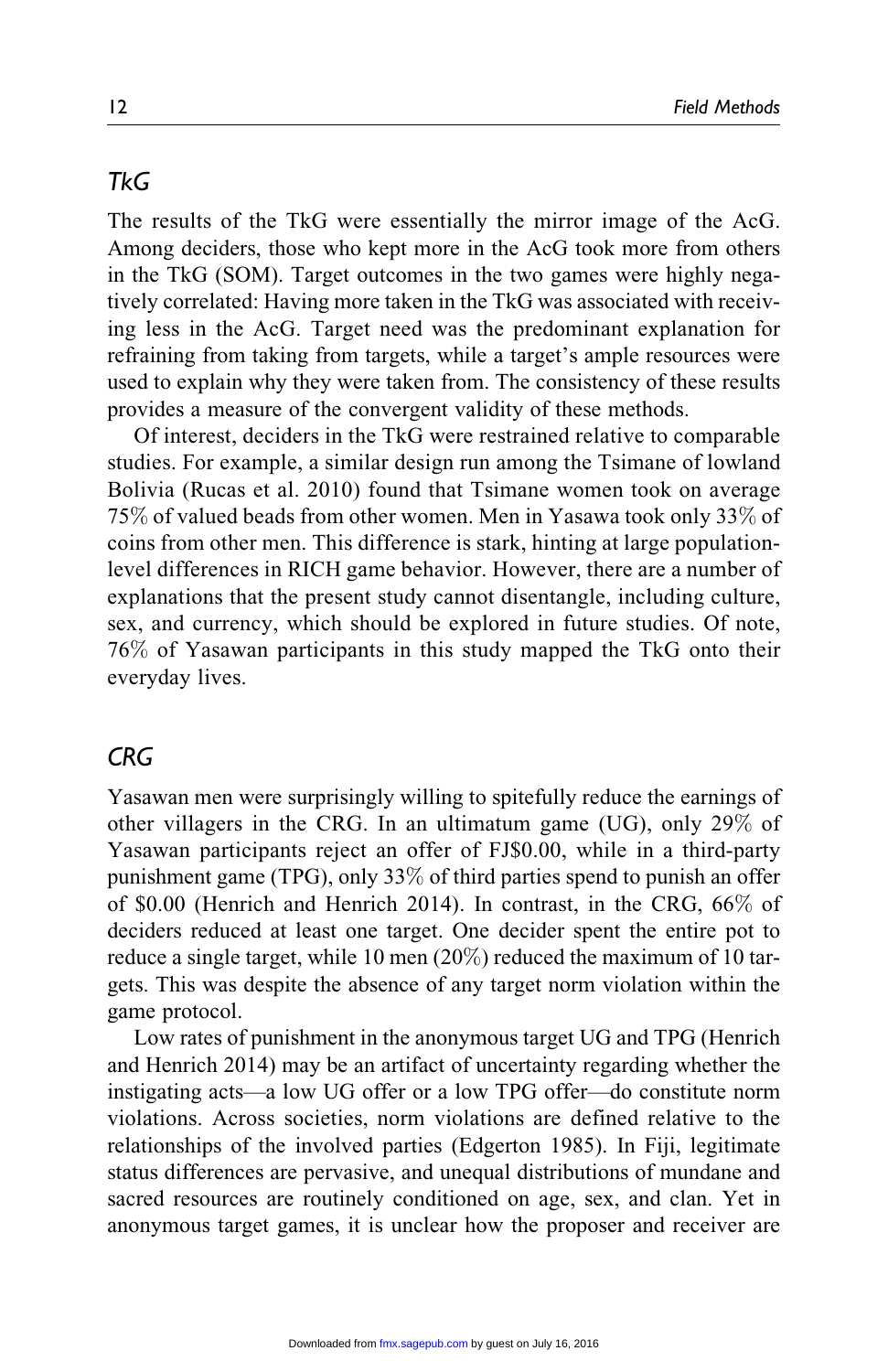related, or whether one might be in greater need. Yasawan second- and third parties in such games may well infer a relationship and its proprietary expectations from game behavior, rather than imposing generalized norms on observed behavior. In other words, given a low offer, antecedent entitlement or need may be inferred, rather than equality assumed (see also Cronk 2007; Gerkey 2013).

In general, a higher percentage of Yasawan deciders map the CRG  $(70\%)$  onto their lived experiences than either the UG (25%) or the TPG (36%; Henrich and Henrich 2014). Unlike these anonymous target games, the CRG potentially captures an observed dynamic of naturalistic punishment in a Fijian village: The secrecy of the CRG allows diverse punitive motives to be enacted without costs. Analogously, physical punishment in a Fijian village is not uncommon when excusable, for example, when a norm violator's loss of standing undermines their protections from other villagers (Henrich and Henrich 2014), or as long as second-party retribution does not disrupt wider village affairs (Sahlins 1962). Not surprisingly, in the CRG, deciders reduced targets for many punitive reasons, including the target's character, unpaid debts, and their ''bad'' relationship state. One decider even spoke of teaching his selected targets a lesson (me vaka nai vakamacala).

Even more frequently—38% of the time—deciders spoke of reducing targets that had high income. Sometimes this involved character judgments such as the pejorative "money head" (*ulu sede*), but more often deciders simply referenced the target's business or wealth. Several deciders provided specific leveling motives. For example, one man said, ''I want to equalize (vakatautauvatataki) what we earn by putting red coins on those who earn much.'' These data fit with recent experimental laboratory evidence of costly punishment in the service of egalitarian motives (e.g., Dawes et al. 2007) and may be the first quasi-experimental field data of this phenomenon. They also highlight the perceived illegitimacy of nascent income inequality in a population characterized by legitimate inequalities in traditional currencies of wealth and status such as clan membership and ritual privilege.

#### Limitations and Future Directions

Among the limitations of this study is an all-male sample. I did this to include the entire available social network of one sex, specifically the one to which I had greater access for interviews, time allocation sampling, and participant observation. In such a highly gendered, unilocal society, men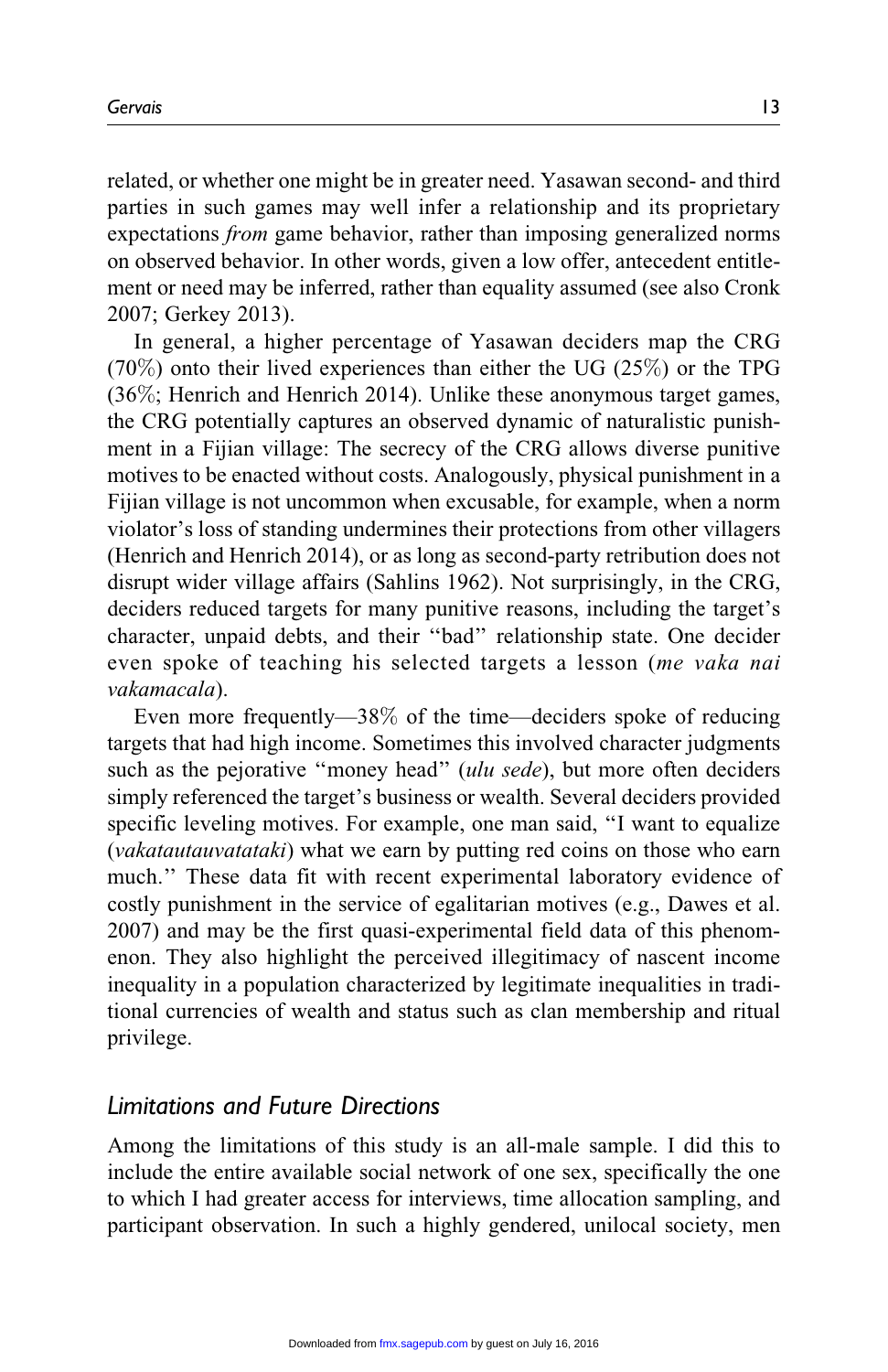and women might well behave differently toward members of their same and opposite sex, even while a previous study in Yasawa found no consistent sex effects on gameplay when recipients were not identified (Henrich and Henrich 2014). Focusing on female social networks (as in Rucas et al. 2010) and expanding the study to intersexual relationships are necessary and worthwhile directions for future research.

Additionally, this study employed real Fijian coins as the objects of distribution. Money may have foregrounded particular norms and behaviors, limiting the external validity of the present method beyond economic transactions. However, several lines of evidence suggest otherwise. While currency effects have not been systematically studied, resources other than money have not clearly affected results in other experiments (e.g., Lamba and Mace 2011). Participants themselves also freely mapped the games onto more general norms of generosity and the division of nonmonetary resources such as fish. Of course, the payoffs in these games were monetary, independent of the objects distributed. While participants used many noneconomic rationales for their decisions, the economic leveling evident in the CRG may have hinged on the use of monetary payoffs. Future work can explore leveling behaviors using subsistence foods, purchased goods, or more symbolic capital that is unequally distributed in an ascribed hierarchy.

Like most economic games, these RICH games involve stakes that arise as windfalls, without labor investment by participants. This may undercut their external validity (Gurven and Winking 2008). However, participants readily mapped these games onto everyday sharing practices involving both monetary and nonmonetary resources. It may be that windfall acquisition accurately describes the perception of resource acquisition in these villages due to stochastic weather events, frequent injuries, opaque illnesses, and unreliable employment. Future work should explore this possibility.

Compared to economic games with anonymous targets, RICH games entail an additional layer of ethical considerations, commensurate with their value added in illuminating community dynamics and intrinsic social motives. By forcing participants to make trade-offs among known recipients, and by allowing them to exploit or reduce the earnings of other villagers, these games could conceivably introduce real-world conflict into a tight-knit community. I took several steps to mitigate this risk, most notably preserving decision confidentiality and obscuring the sources of earnings by making one final aggregate payout to each participant in private. Delaying payments was feasible because of rapport and trust developed over years working in this and neighboring communities; a similar protocol in the absence of such rapport might encounter skepticism and protest.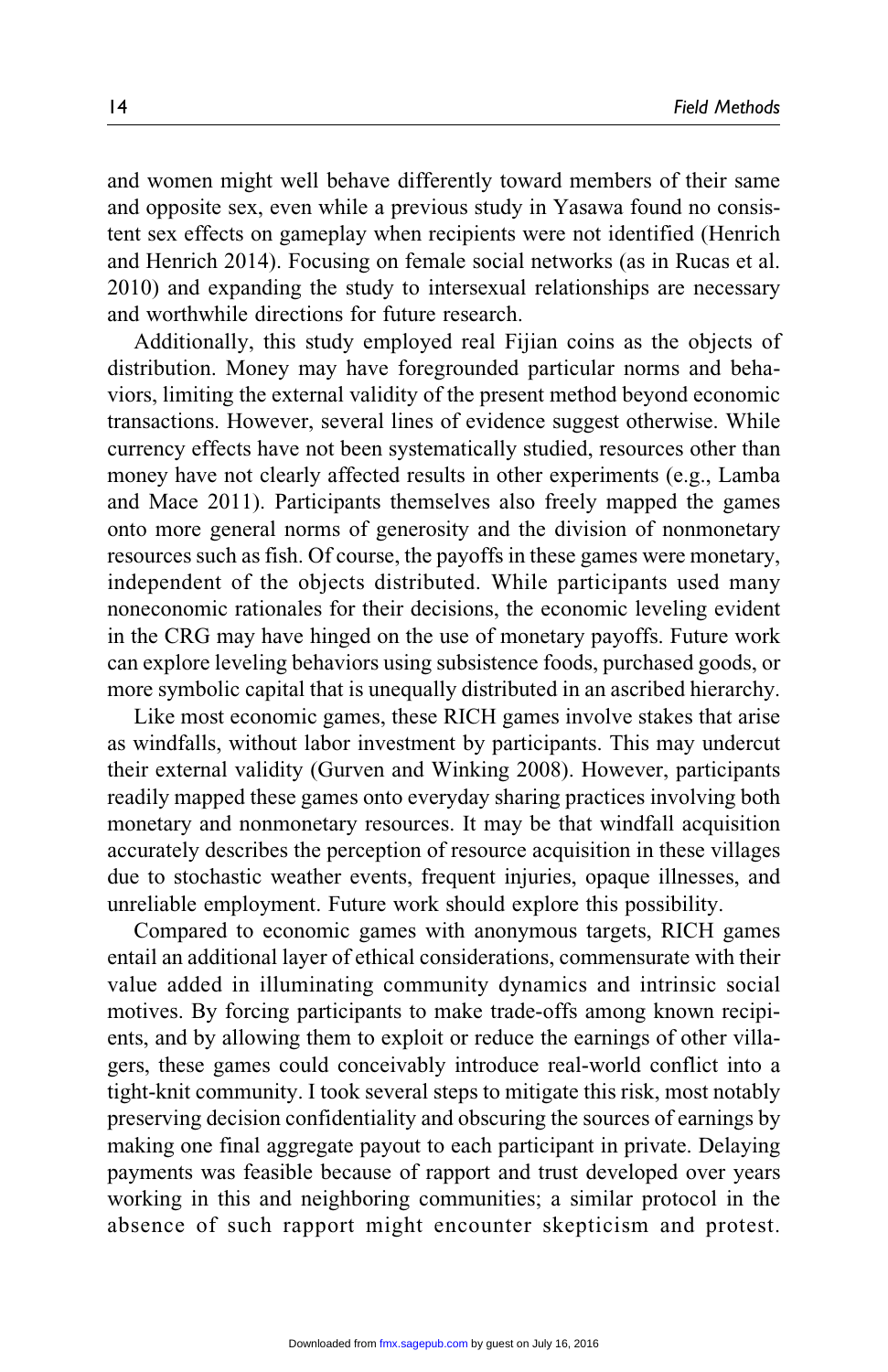Confidential decision-making does compromise ecological validity in one sense: Unlike the very public social decisions of day-to-day village life, there were no reputational or punitive consequences for actions in these games. However, I considered this a feature not a bug, both for ethical reasons and for investigating intrinsic relational motives, a primary goal of the larger study. While introducing public decisions into these games could have a large impact on the results and be of great theoretical interest, the risks would likely outweigh any benefits gained.

# Conclusion

These RICH economic games tap the norms and motives that regulate enduring social relationships in a Fijian community. The results fit with existing ethnographic accounts of Fiji, while revealing strong motives for economic leveling. In generating novel quantitative data, this study sets the stage for a larger comparative enterprise designed to describe and explain, ultimately and proximately, the patterning of social relationships as they structure and support human adaptation.

## Author's Note

The opinions expressed in this publication are those of the author and do not necessarily reflect the views of the John Templeton Foundation.

## Declaration of Conflicting Interests

The author(s) declared no potential conflicts of interest with respect to the research, authorship, and/or publication of this article.

## Funding

The author(s) disclosed receipt of the following financial support for the research, authorship, and/or publication of this article: This research was funded by NSF DDIG #1061496 to MG and Daniel M. T. Fessler. Alan Fiske, Clark Barrett, Rob Boyd, Joan Silk, and Bailey House provided helpful feedback. Michelle Kline, Joe Henrich, and Joji Savou provided invaluable assistance in the field. The villagers of Yasawa Island, Fiji, were exceedingly generous in their participation. This publication was made possible through the support of a grant from the John Templeton Foundation.

## Supplemental Material

The online [appendices/data supplements/etc.] are available at [http://fmx.sagepub.](http://fmx.sagepub.com/supplemental) [com/supplemental.](http://fmx.sagepub.com/supplemental)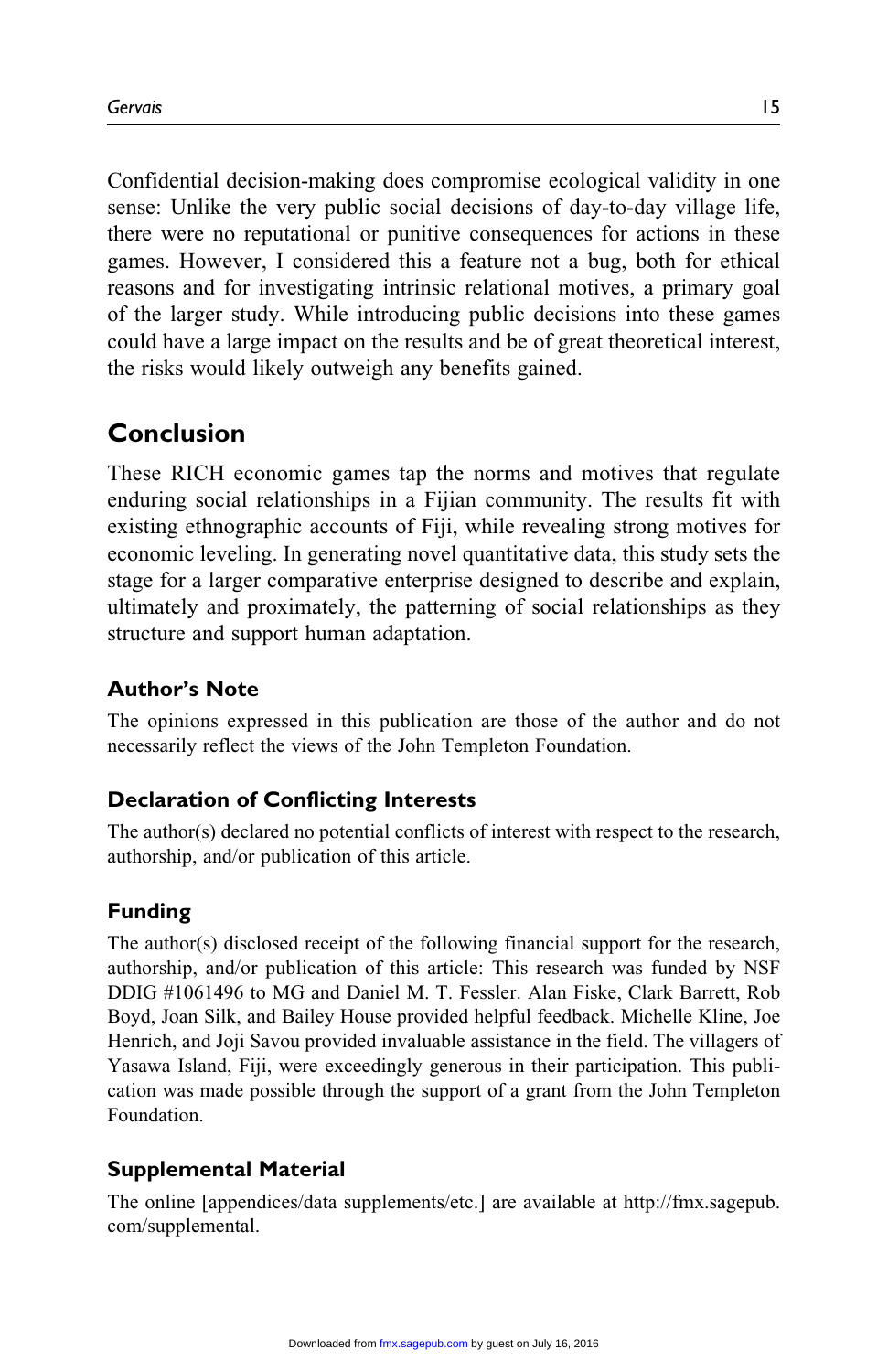#### References

- Brison, K. J. 2007. Our wealth is loving each other: Self and society in Fiji. Lanham, MD: Lexington.
- Camerer, C. F., and E. Fehr. 2004. Measuring social norms and preferences using experimental games: A guide for social scientists. In Foundations of human sociality, eds. J. Henrich, R. Boyd, S. Bowles, H. Gintis, E. Fehr, and C. Camerer, 55–95. Oxford: Oxford University Press.
- Chibnik, M. 2005. Experimental economics in anthropology: A critical assessment. American Ethnologist 32:198–209.
- Cronk, L. 2007. The influence of cultural framing on play in the trust game: A Maasai example. Evolution and Human Behavior 28:352–58.
- Dawes, C. T., J. H. Fowler, T. Johnson, R. McElreath, and O. Smirnov. 2007. Egalitarian motives in humans. Nature 446:794–96.
- Edgerton, R. B. 1985. Rules, exceptions, and social order. Berkeley: University of California Press.
- Engel, C. 2011. Dictator games: A meta study. Experimental Economics 14:583–610.
- Ensminger, J., and J. Henrich, eds. 2014. Experimenting with social norms: Fairness and punishment in cross-cultural perspective. New York: Russell Sage Foundation.
- Fiske, A. P., and S. T. Fiske. 2007. Social relationships in our species and cultures. In Handbook of cultural psychology, eds. S. Kitayama and D. Cohen, 283–306. New York: Guilford Press.
- Franzen, A., and S. Pointner. 2013. The external validity of giving in the dictator game. Experimental Economics 16:155–69.
- Gerkey, D. 2013. Cooperation in context. Current Anthropology 54:144–76.
- Gurven, M., and J. Winking. 2008. Collective action in action: Prosocial behavior in and out of the laboratory. American Anthropologist 110:179–90.
- Hagen, E. H., and P. Hammerstein. 2006. Game theory and human evolution: A critique of some recent interpretations of experimental games. Theoretical Population Biology 69:339–48.
- Henrich, J., R. Boyd, S. Bowles, C. Camerer, E. Fehr, and H. Gintis. 2004. Foundations of human sociality: Economic experiments and ethnographic evidence from fifteen small-scale societies. Oxford: Oxford University Press.
- Henrich, J., J. Ensminger, R. McElreath, A. Barr, C. Barrett, A. Bolyanatz, J. C. Cardenas, M. Gurven, E. Gwako, N. Henrich, C. Lesorogol, F. Marlowe, F. Tracer, and J. Ziker. 2010. Markets, religion, community size, and the evolution of fairness and punishment. Science 327:1480–84.
- Henrich, J., and N. Henrich. 2014. Fairness without punishment: Behavioral experiments in the Yasawa Islands, Fiji. In Experimenting with social